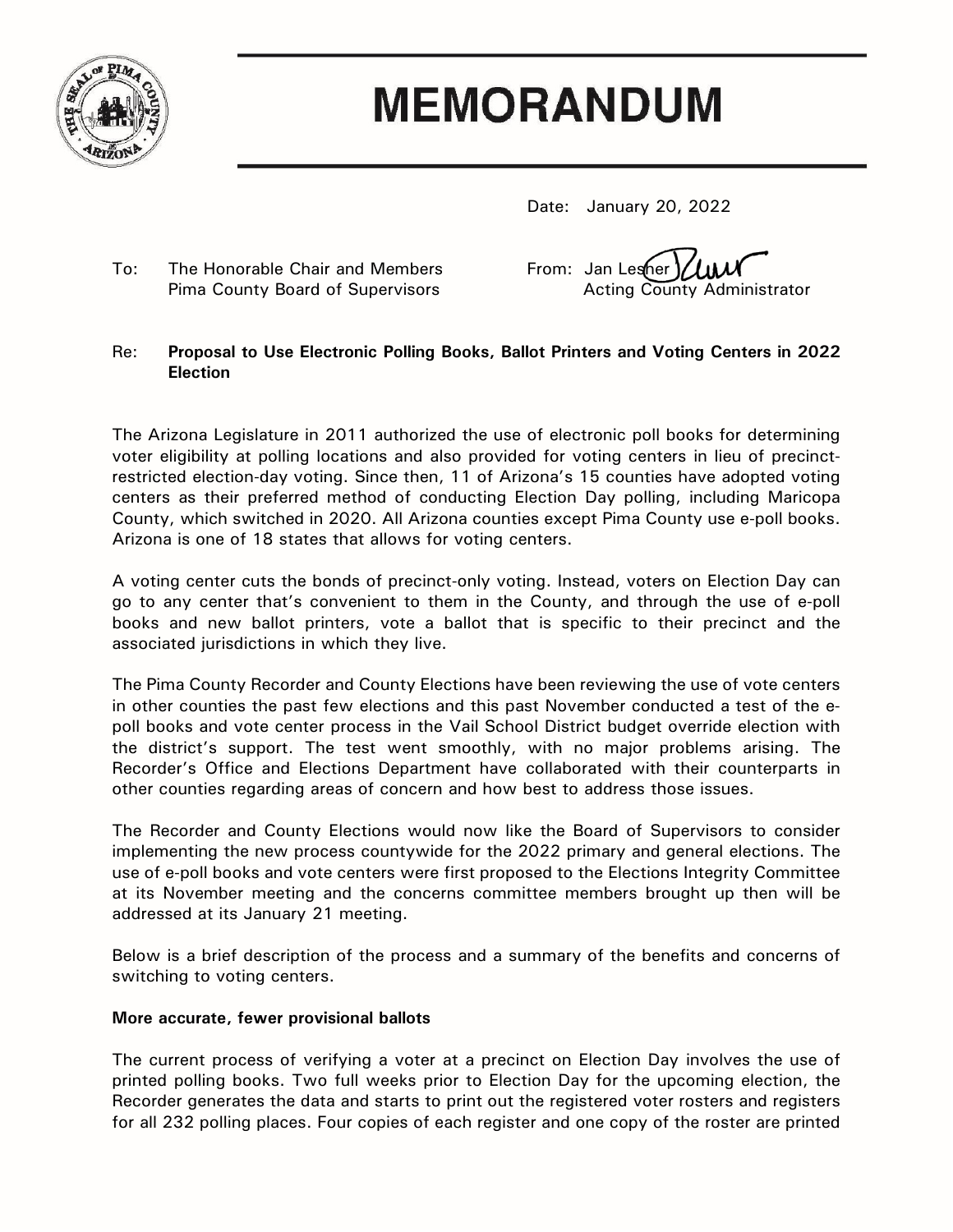Honorable Chair and Members, Pima County Board of Supervisors Re: **Proposal to Use Electronic Polling Books, Ballot Printers and Voting Centers in 2022 Election** January 20, 2022 Page 2

and quality control checked for each polling location. The Elections Department then assembles them in binders for distribution to the polling places. By Election Day, the data in the registers and rosters is two weeks old, which means any changes to a voter's registration status after the books were assembled – for instance, a voter moves to another part of town and a new precinct and updates their registration – are not reflected in the printed polling rosters. This creates conflict with some voters and often results in a voter having to vote a provisional ballot. In 2020 and 2018, there were more than 18,000 provisional ballots cast in those elections, and more than 21,000 in 2016. The Recorder estimates the use of e-poll books would reduce this number in the 2024 election by more than 80 percent. Provisional ballots are verified last after Election Day and take the longest to complete, making the verification cost per ballot nearly four to five times the cost to verify late Early Ballots. Fewer provisional ballots to verify will speed the completion of the election.

With e-poll books, a voter will go to any vote center, present their ID and a vote center staff member will use the e-poll book to scan the driver's license, which is the most common form of identification, and bring up the voter's information. Allowable alternative forms of identification can also be used to find the voter. The system will then send the voter's information to a ballot printer which will print a ballot specific to the precinct in which the voter lives. The data in the e-poll book database will be up to date, reducing the incidence of any conflict or confusion with the voter. In every election, thousands of voters go to the wrong polling place and seek to vote. Most dislike having to leave and go somewhere else. Most end up casting a provisional ballot. Because of this confusion, there are hundreds of ballots cast by legal voters each year that are not counted because the vote was cast in the wrong place. Vote centers eradicates this situation.

### **Ballot printers mean no uncast extra ballots and better ballot security**

To make sure each precinct has enough ballots for Election Day under the current process, the Elections Department delivers enough blank ballots to account for high turnout and any contingencies. At the end of Elections Day in every recent election there are tens of thousands of blank, unused ballots in the County's possession. These pose an election security risk and there are strict procedures for securing and accounting for them. The use of ballot printers eliminates this risk. The only ballots that get printed are the ones the voters cast. There are no extra, blank ballots. In the 2020 General Election, the cost of unused ballots was more than \$86,000.

The software on the e-poll book does not allow ballots to be printed independently of a voter being checked in. The print command is initiated from the e-poll book only after the voter has checked in and signed the screen. Then a command can be sent for only one specific ballot to be printed. There is no way to send a command to print multiple ballots. The poll pad is designed to lead a user to a specific task; commands and options are only available when they are needed. This format prevents users from printing ballots unintentionally. Further, the poll worker initiating the print command is not the poll worker retrieving the ballots from the printer.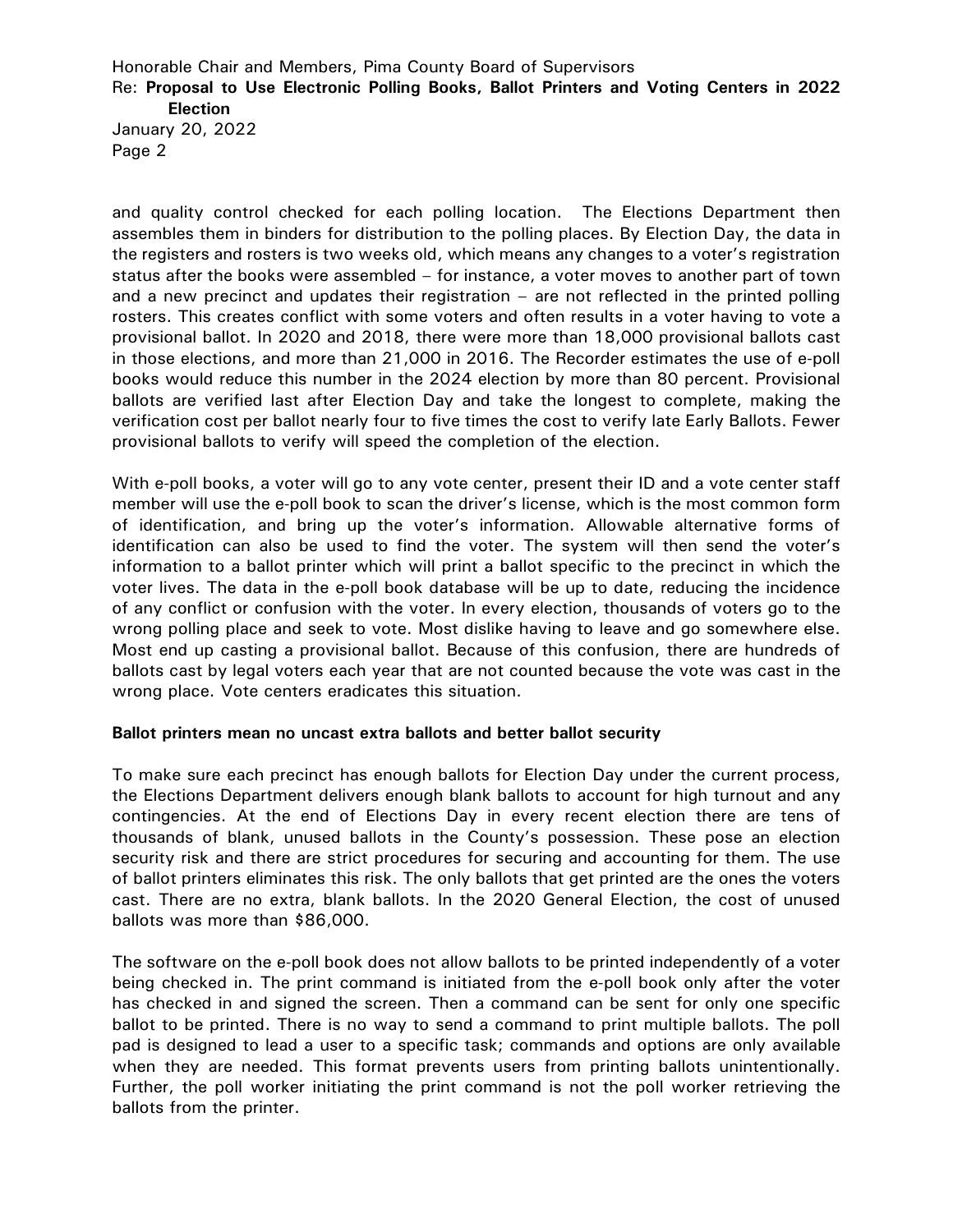Honorable Chair and Members, Pima County Board of Supervisors Re: **Proposal to Use Electronic Polling Books, Ballot Printers and Voting Centers in 2022 Election** January 20, 2022 Page 3

The overriding security feature for precinct-based or vote center polling places is that if the number of ballots received at Central Count on election night does not match the number of voters who signed the roster or the e-poll book, the ballots are not counted until the discrepancy is resolved.

## **Most voters vote by mail**

Turnout on Election Day has been dropping for nearly two decades since the state expanded eligibility for early voting. The 2020 election had historic participation with more than 526,000 voters casting ballots, 87 percent of them by early ballot. Just 66,500 or so voters went to the 232 polling places on November 3, 2020. That's an average of about 290 voters per polling place, or 22 an hour over the 13-hour period when polls are open. In the past few elections, some precincts have had periods where hours went by with no voters, leaving paid polling staff with little to do.

The pandemic likely played a role in the high percentage of early ballots in 2020, but early ballot percentages were similar in the 2018 and 2016 elections, with 79 percent of voters casting an early ballot in 2018, and 75 percent in 2016.

Early voting is popular throughout Arizona, and despite recent rhetoric from certain political quarters, it is unlikely to be significantly changed this Legislative session. However, if it is curtailed in some manner, it may increase the number of voters casting ballots on Election Day. Vote centers will better handle this increase in Election Day voting than at the numerous precincts and make voting easier for voters who have become accustomed to early voting.

### **No effect on counting process and security**

Once a voter gets their ballot at the vote center, the process of voting and voting security used in past elections remains the same. The state's rules for voter ID also remain the same.

### **Significant cost savings and better for voters**

The use of electronic polling books, ballot printers, and vote centers will provide considerable cost savings for the County for conducting elections, more than \$200,000 a year (this excludes the cost of purchasing the new voting equipment). The County will need only half the number of poll workers typically needed to staff 232 polling places and only half the number of people who work on election night. Fewer provisional ballots will be cast, reducing the costs of verification. And the County won't have to pay for thousands of ballots that don't get voted.

But more importantly, the new system will make it easier for voters to cast ballots on Election Day and reduce instances of voter confusion. Every Election Day, the Recorder's and the Elections Department's websites and call centers are deluged by voters trying to figure out where to vote. They currently only have one choice – their precinct polling location. With vote centers, voters will have about 100 locations to choose from. Voters could go to a